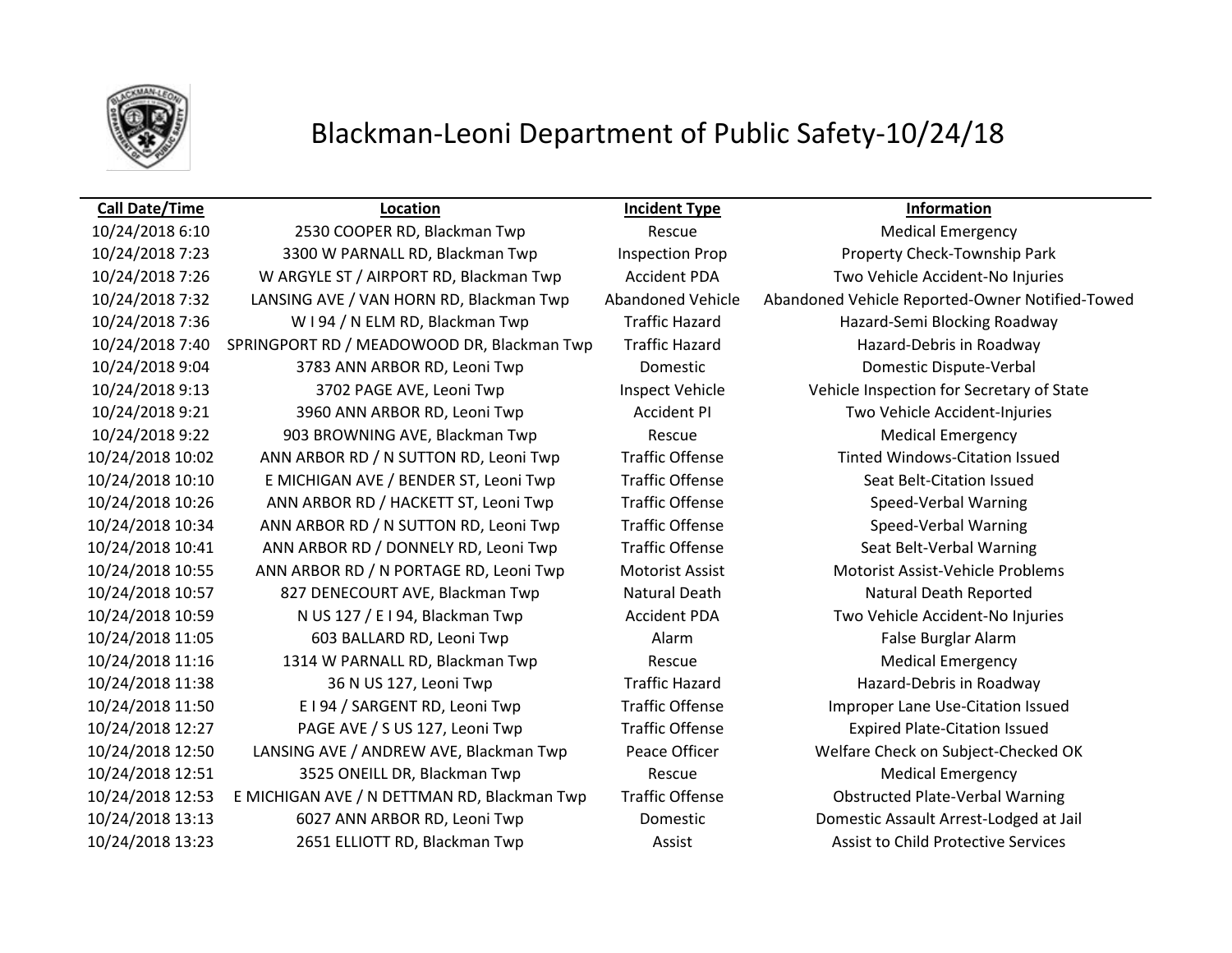

## Blackman-Leoni Department of Public Safety-10/24/18

### **Call Date/Time Location Incident Type Information**

10/24/2018 13:56 4073 GARLAND DR, Blackman Twp **Assist Assist Assist to Child Protective Services** 10/24/2018 14:05 5TH ST / N LAKESIDE DR, Leoni Twp Traffic Offense Speed-Citation Issued 10/24/2018 14:36 115 N STATE ST, Leoni Twp Traffic Offense Expired Plate-Verbal Warning 10/24/2018 15:04 BROAD ST / 5TH ST, Leoni Twp Traffic Offense Seat Belt-Citation Issued 10/24/2018 15:12 BALLARD RD / E MICHIGAN AVE, Leoni Twp Traffic Offense Speed-Citation Issued 10/24/2018 15:26 105 BURT AVE, Blackman Twp Rescue Medical Emergency 10/24/2018 15:28 E MICHIGAN AVE / DONNELY RD, Leoni Twp Traffic Offense Speed-Citation Issued 10/24/2018 15:59 207 OAK GROVE AVE, Blackman Twp Domestic Domestic Dispute-Verbal 10/24/2018 18:18 1115 WINIFRED ST, Blackman Twp Natural Death Natural Death Reported 10/24/2018 19:10 2911 WHITLOCK RD, Blackman Twp Animal Complaint Welfare Check on Dog-Checked OK 10/24/2018 19:34 KNIGHTSBRIDGE LN / YORK LN, Blackman Twp Traffic Offense Speed-Citation Issued 10/24/2018 20:53 ANN ARBOR RD / HAWKINS RD, Leoni Twp Traffic Offense Speed-Verbal Warning 10/24/2018 21:11 830 ROYAL DR, Blackman Twp Disorderly Trouble with Subject Reported 10/24/2018 21:32 235 OAK GROVE AVE D, Blackman Twp Domestic Domestic Dispute-Verbal 10/24/2018 21:45 3300 W PARNALL RD, Blackman Twp Inspection Prop Property Check-Township Park 10/24/2018 21:57 W MICHIGAN AVE / OAK GROVE AVE, Blackman Twp Traffic Offense Defective Equipment-Verbal Warning 10/24/2018 22:01 2777 AIRPORT RD, Blackman Twp Larceny Larceny Reported-Credit Card Stolen 10/24/2018 22:04 2900 E MICHIGAN AVE, Blackman Twp Alarm False Burglar Alarm 10/24/2018 22:08 5725 RIVES JUNCTION RD, Blackman Twp Domestic Domestic Dispute-Verbal

10/24/2018 13:45 W ARGYLE ST / CONCORD BLVD, Blackman Twp Animal Complaint Loose Dog Reported-Transported to Animal Shelter 10/24/2018 14:05 427 LAURENCE AVE, Blackman Twp MDOP Damage to Vehicle Reported-Suspect Identified 10/24/2018 14:27 2777 AIRPORT RD, Blackman Twp Peace Officer Welfare Check on Subjects-Checked OK 10/24/2018 15:29 933 LONGFELLOW AVE, Blackman Twp Disorderly Trouble with Subject Refusing to Leave 10/24/2018 18:22 N US 127 / W PARNALL RD, Blackman Twp Reckless Driving Reckless Driver Reported-Unable to Locate 10/24/2018 19:28 FRANKLIN RD / N FALAHEE RD, Leoni Twp Suspicious Situation Suspicious Situation Reported-Checked OK 10/24/2018 20:23 5678 POPLAR DR, Leoni Twp Peace Officer Welfare Check on Subject-Checked OK 10/24/2018 20:31 3513 BLUEBELL LN, Blackman Twp Suspicious Situation Suspicious Situation Reported-Checked OK 10/24/2018 20:46 344 WOODLAND AVE, Blackman Twp Suspicious Situation Suspicious Situation Reported-Checked OK